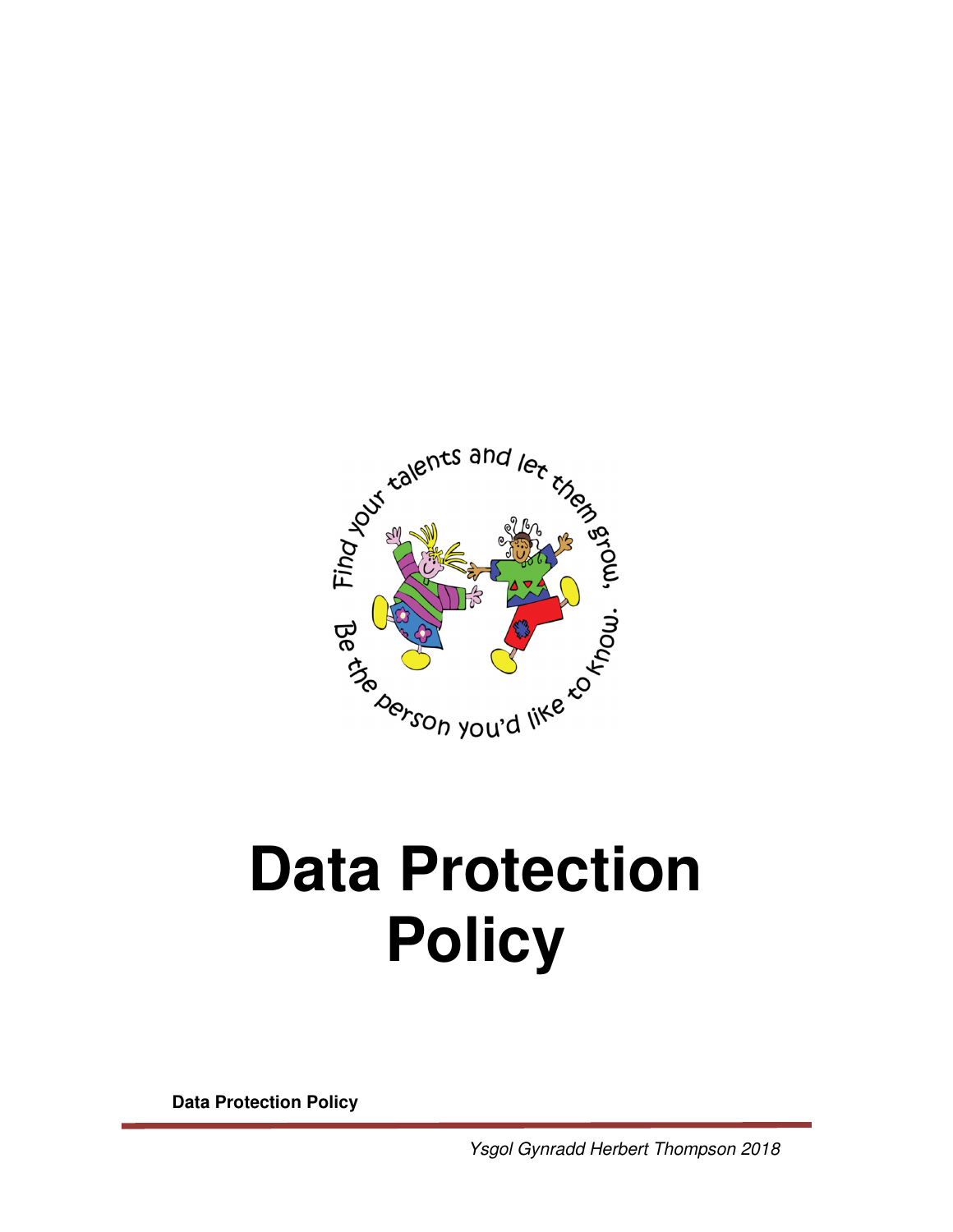#### **Introduction**

Herbert Thompson Primary School collects and uses personal information about staff, pupils, parents and other individuals who come into contact with the school. This information is gathered in order to enable it to provide Education and other associated functions. In addition, there may be a legal requirement to collect and use information to ensure that the School complies with its statutory obligations.

Schools have a duty to inform individuals including parents and pupils of the information that it holds. This information should summarise why it is held and any other parties to whom this may be passed on to. Schools will advise individuals through Fair Processing in concise, transparent, plain language and free of charge.

#### **Purpose**

This policy is intended to ensure that personal information is dealt with correctly and securely and in accordance with the General Data Protection Regulation (GDPR), and other related legislation. It will apply to information regardless of the way it is collected, used, recorded, stored and destroyed, and irrespective of whether it is held in paper files or electronically.

All staff involved with the collection, processing and disclosure of personal data will be aware of their duties and responsibilities by adhering to these guidelines.

## **What is Personal Information?**

Personal information or data is defined as data that relates to a living individual who can be identified from that data, or other information held as defined within the GDPR.

## **General Data Protection Regulation (GDPR) Principles:**

The GDPR establishes six enforceable principles that must be adhered to at all times in that information must be:

- 1. Processed fairly, lawfully and in a transparent manner
- 2. Collected for specified explicit and legitimate purposes and not further processed in a manner that is incompatible for those purposes.
- 3. Adequate relevant and limited to what is necessary in relation to the purpose for which it is processed
- 4. Accurate and where necessary kept up to date
- 5. Kept in a form that permits identification of data subjects for no longer than necessary for purposes that which the personal data is processed
- 6. Processed in a manner that ensures appropriate security of the personal data

## **General Statement**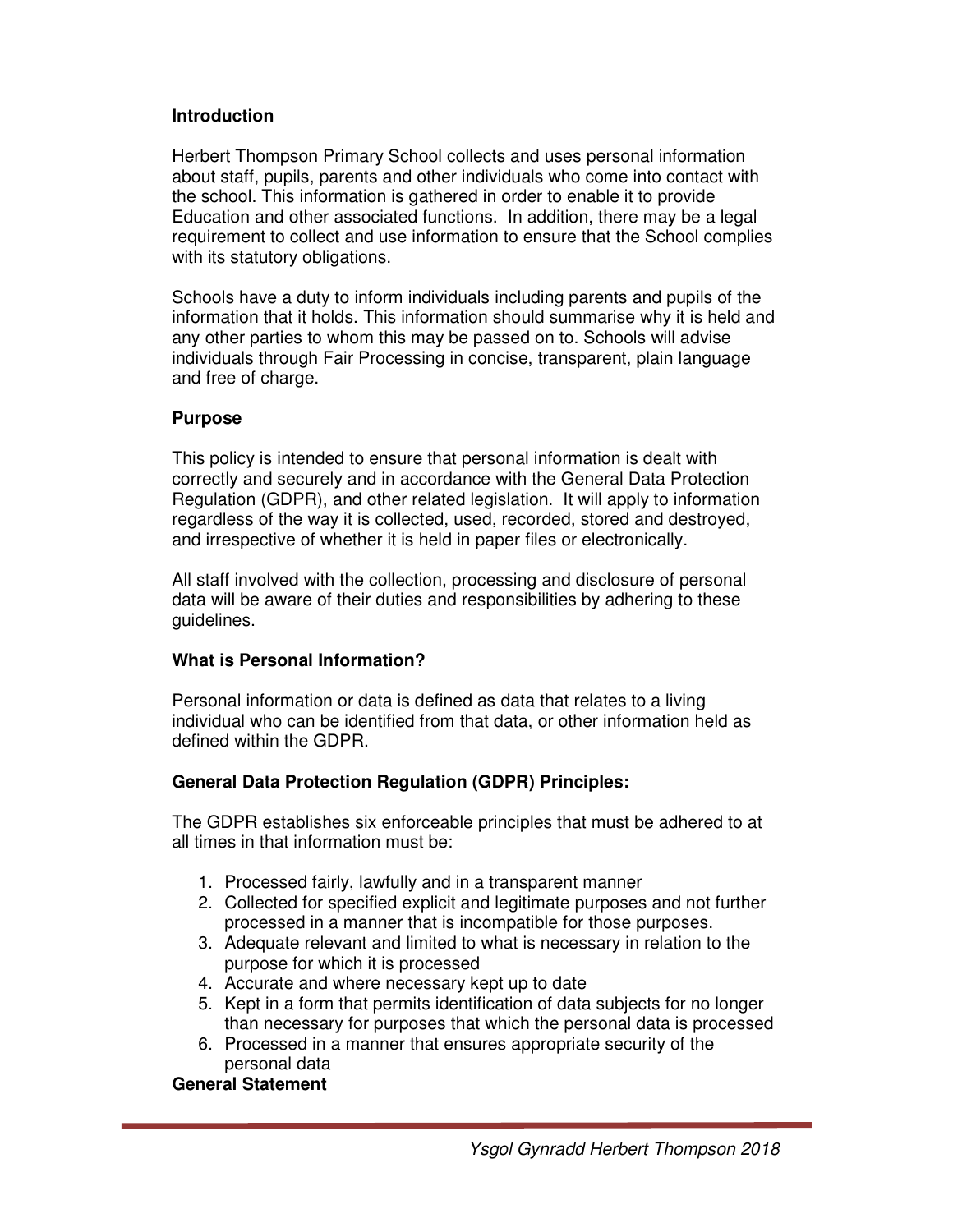The School is committed to maintaining the above principles at all times. Therefore, the school will:

- Inform individuals why the information is being collected when it is collected
- Inform individuals when their information is shared, and why and with whom it was shared
- Check the quality and the accuracy of the information it holds
- Ensure that information is not retained for longer than is necessary
- Ensure that when obsolete information is destroyed that it is done so Appropriately and securely
- Ensure that clear and robust safeguards are in place to protect personal information from loss, theft and unauthorised disclosure, irrespective of the format in which it is recorded
- Share information with others only when it is legally appropriate to do so
- Set out procedures to ensure compliance with the duty to respond to requests for access to personal information, known as Right of Access, right of rectification, right to erasure, right to restrict processing, right to data portability and right to object
- Ensure our staff are aware of and understand our policies and procedures
- Ensure our staff are provided with adequate training and support

## **Rights of access to information**

There are two distinct rights of access to information held by Schools about pupils:

1. Under the GDPR any individual has the right to make a request to access the personal information held about them.

2. The right of those entitled to have access to curricular and educational records as defined within the Education Pupil Information (Wales) Regulations 2004.

# **Individual Rights**

The GDPR provides the following rights for individuals:

# **1. The right to be informed**

The school will provide concise, transparent, intelligible and easily accessible information about the processing of personal data to individuals via the Privacy Notice. This will be written in clear plain language and will clearly set out how personal data is processed within the school

# **2. The right of access**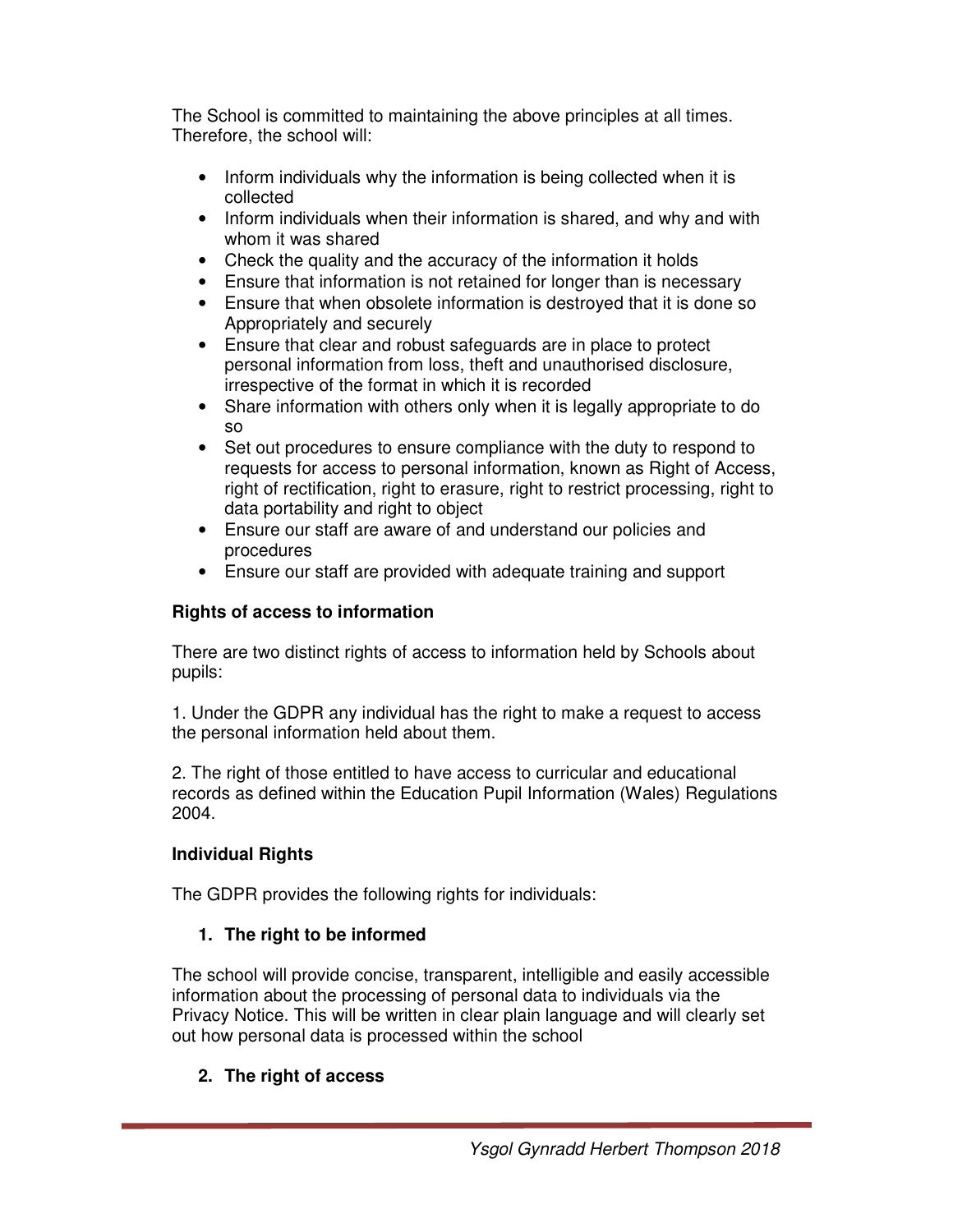The school will provide individuals with access to their personal data and supplementary information; this will be processed as a subject access request. Subject Access Requests will be free of charge and processed in line with the statutory requirements and timeframes.

## **3. The right to rectification**

The school is committed to rectifying personal data if inaccurate or incomplete and notifying any relevant third parties of this.

The school will respond to a request for rectification within one month of receiving the request, if the request for rectification is deemed complex this will be responded to within two months.

If the school cannot take action in response to a request for rectification we will provide a written explanation of this, an individual will then have a right to complain to the schools data protection officer.

## **4. The right to erasure**

The school will consider individual requests for deletion or removal of personal data where there is no compelling reason for its continued processing.

Schools will inform relevant third parties of erasure of personal data; unless it is impossible, r involves disproportionate effort to do so.

## **5. The right to restrict processing**

The school will ensure that data processing is restricted in any of the following circumstances:

- Where an individual's contests the accuracy of personal data until the accuracy is verified
- Where an individual has objected to the processing
- When processing is unlawful
- If the school no longer requires to keep the personal data but the indivusal requires the data in relation to a legal claim

If data processing is restricted, the school will notify any relevant third parties.

## **6. The right to data portability**

The school will comply with individual requests to data portability free of charge and within one month of receiving the request.

## **7. The right to object**

The school will comply with individuals right to object and will stop processing personal data unless there are compelling legitimate grounds for processing or the processing is in relation to a legal claim.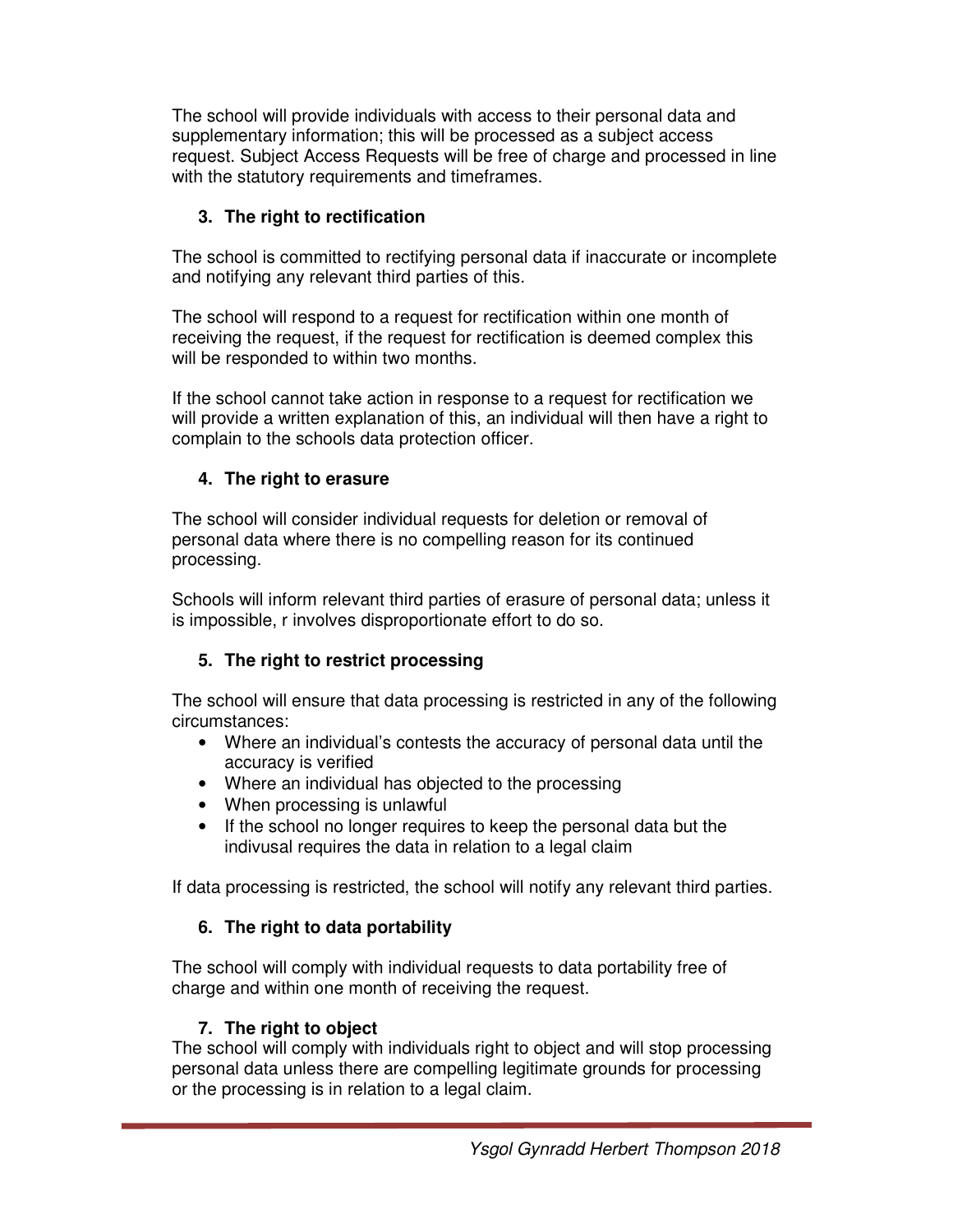The school will inform individuals of their right to object at the point of first communication in the schools Privacy Notice.

## **8. Rights in relation to automated decision making and profiling**

The school will not use automated decision making nor profile any individuals.

The school clearly sets out within its Privacy Notice what information we collect/use and why this is relevant.

## **Subject Access Requests**

The school will process all subject access requests and provide a copy of the information free of charge and within one month of receipt.

The school will charge a fee when a request is manifestly unfounded or excessive, particularly if it is repetitive,

Further copies of the information can be provided at a reasonable charge,

If requests are complex or numerous the school has the right to extend the period of compliance by a further two months. The school will notify individuals if this occurs.

If a request is manifestly unfounded or excessive the school has the right to refuse this request, the school will notify the individual and explain why they cannot comply with the request and inform them of their right to complain to the schools data protection officer.

The school will verify the identity of the individual making the request using reasonable means.

## **Complaints**

Complaints in relation to processing of personal data should be addressed to the schools data protection officer.

## **Review**

This policy will be reviewed on an annual basis. The policy review will be undertaken by the Headteacher, or nominated representative.

## **Contacts**

If you have any enquires in relation to this policy, please contact Sheena Marsh– Head Teacher on 02920 561115 who will also act as the contact point for any requests for personal data.